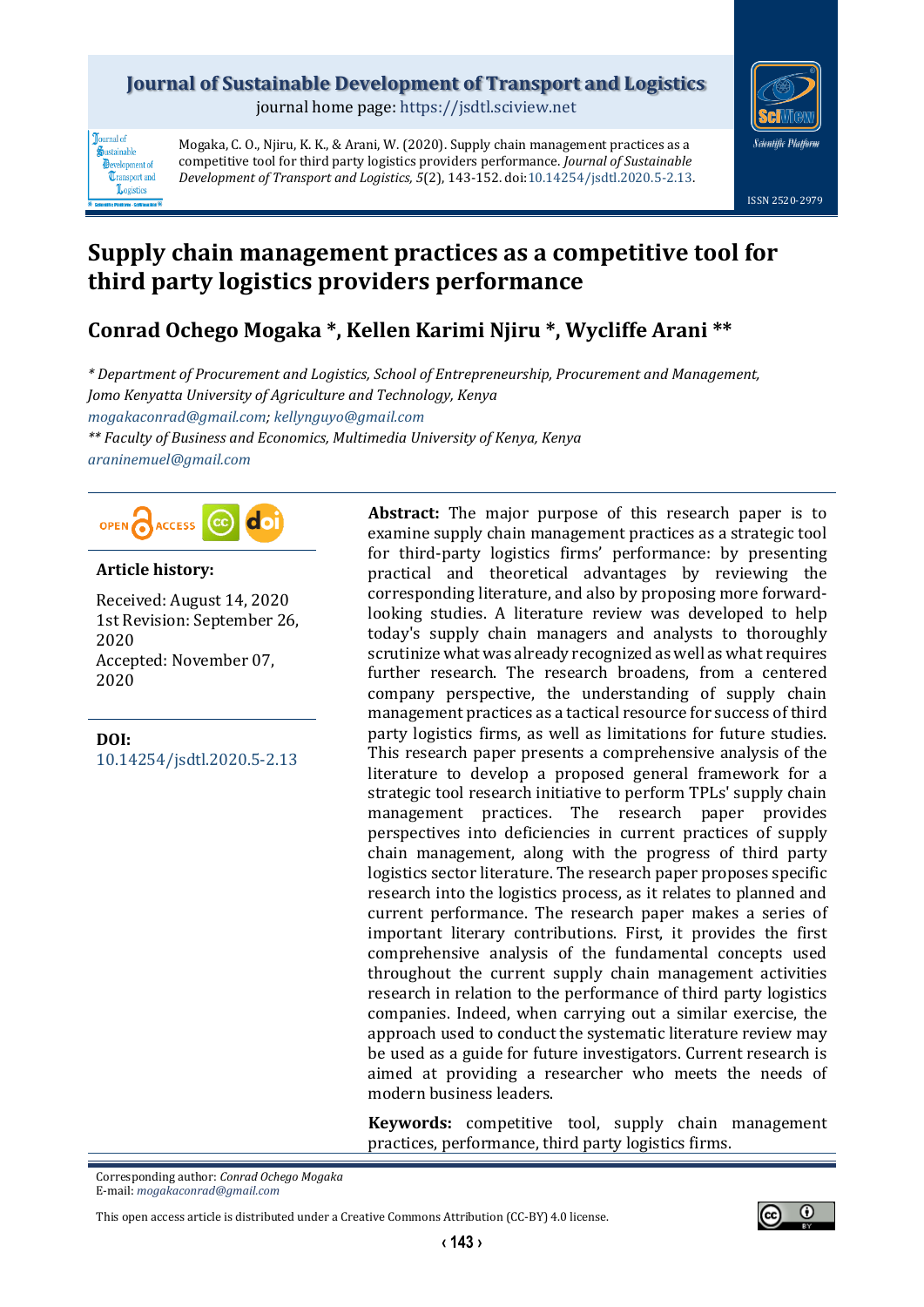## **1. Introduction**

Today international rivalry and competition is pushing manufacturers to collaborate with 3PLs as a strategic partners. 3PL may be well-defined as a contractual supplier of a single or multiple logistics service to a client enterprise's logistics undertakings (Abdur-Razzaque & Sheng, 1998). Academics term logistics outsourcing 3PL, services of contract logistics and external logistics (Zailani et al., 2017). 3PL services include storage & warehousing, inventory control, handling of goods, reverse logistics, crossdocking, transportation, freight forwarding, information services and customer support (Ellinger et al., 2008; Payaro & Papa, 2017). Yet 3PL has not only done these, but also performed several value-added operations not limited to packaging, processing of orders, bar coding among others (Mothilal et al., 2012).

According to Kentchen and Hult (2007), SCM is a fundamental component of value chains in companies that is crucial to their (firms') performance. SCM includes a multifaceted set of systems and processes, including sourcing and procurement; designing products, developing products; planning collaboratively, forecasting, replenishment plus distribution (Chen & Paulraj, 2004). Successful and effective implementation of these systems is important for productivity and performance, and sustainable competitive advantage. Companies are thus making significant investments (in millions of dollars) on the implementation of various SCMPs, information technology (ITs), the development and productivity of these systems (Rai, Patnayakuni & Seth, 2006). Execution of these systems involves major modifications in SCM practices & processes, plus preceding researchers and practitioners' literature reviews have recognized major setbacks faced by firms when incorporating and regularizing these changes (Oliva & Watson, 2009).

The link between numerous measures of SCMP & SC performance is a widely prominent investigation area that has led to a considerable body of academic work, for instance Gunasekaran & Kobu (2007), Petrovic-Lazarevic, Sohal & Baihaqi (2007), Van der Vaart & van Donk (2008), Sundram, Ibrahim & Govindaraju (2011), Sukati, Hamid, Baharun & Yusoff (2012), Rexhausen et al. (2012), and Ibrahim & Hamid (2014). A systematic analysis of the literature has developed two structures to help comprehend the antecedents and consequences of SCMP.

#### **2. Supply Chain Management Practices - SCMP**

SCMP is well-defined as a group or set of processes or activities undertaken in a firm to facilitate operational management of its SC (Ibrahim & Hamid, 2014). Donlon (1996) and Birasnav (2013), discusses the emerging implementation of SCMP, which includes cooperation with the supplier, reduction of the cycle time, continuous process flow, outsourcing, as well as sharing of IT. Wisner (2003), noted that along with ultimate objectives of supply management comprising of greater satisfaction of the customer and a competitive advantage. The researcher also asserted that perhaps the incorporated SCMP of the organization, including the partnerships (strategic) or structured and organized strategies for supplier growth and development, information transfer and sharing, quality of data and information, could have a bearing on relativity of the firm's competitiveness.

Talluri and Narasimhan (2004), well-defined integrated SCM as a method for successful and productive supplier base optimization and management, that indeed has a valuable impact on the general firm performance and competitiveness (Chen & Paulraj, 2004), raising the value of optimized supply strategies (Elmaghraby, 2000). Founded on the comprehensive review of literature, SCMP is approached from multiple viewpoints with a common aim to increase organizations efficiency which leads to performance and competitiveness.

# **3. Methodology**

Defining clear boundaries for research delimitation for an organized literature review (Seuring & Muller, 2008) is essential, and thus establishing a process for classifying, choosing, & thoroughly reviewing scholarly literature more appropriate to the particular issue at hand. This type of analysis normally has the three distinct prepping steps are research needs and issues are recognized; conducting what involves the review and evaluation of relevant literature; and reporting where even the findings are formalized but also recommendations are provided (Tranfield, Denyer & Smart, 2003).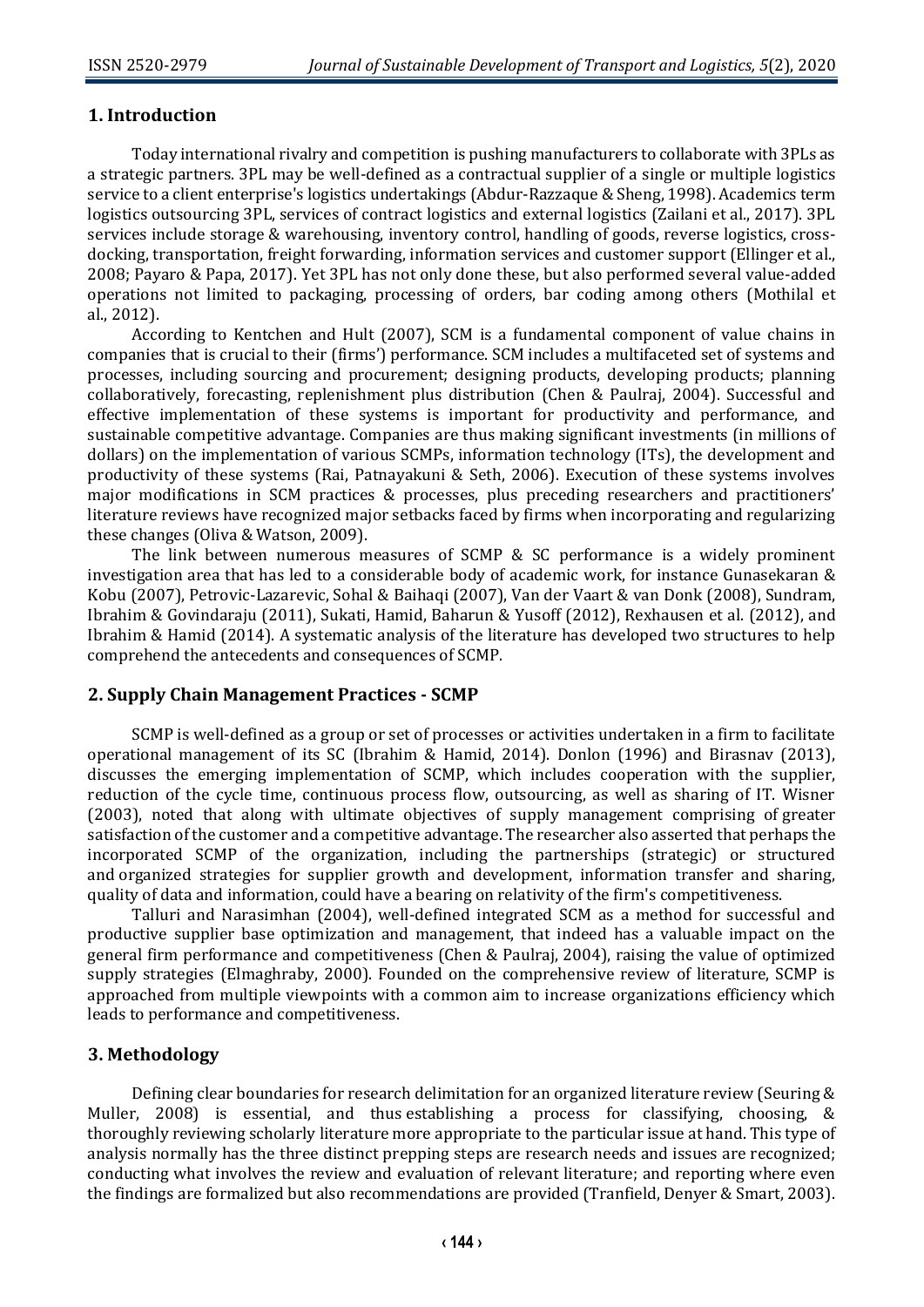Comprehensive analysis of systematic relevant literature in the field of Operations Management (Seuring & Muller, 2008) illustrate the analytical importance of this approach in the identification of main subjects or parameters, and the opportunities that may be offered to advancing imminent research (Squire, Burgess, Singh & Koroglu, 2006). This methodology, as well as analyzing content as in a traditional procedure of analyzing literature, explores the essential structure of the particular articles in order to consider discrepancies and correspondences in the approaches utilized and possible matters that emerge from all. It tests analytical skills and identifies critical information gaps in knowledge.

Tranfield, Denyer and Smart (2003), poised that extensive literature reviews play a noteworthy part in the compilation and sharing of information throughout the management discipline as an instrument of academic and scientific study. The existing literature comprehensive review approach includes robust application of research methodology and thoroughness (Briner & Denyer, 2012). The value of literature reviews in evaluating, disseminating, and mapping the intellectual domain of a research area is unmatched (Tranfield, Denyer & Smart, 2003). Such evidence grounded approach of analysis follows a methodical and clear scheme which aims to exploit reliability whereas maintaining a high degree of transparency and the scientific prejudice in each phase of the study progression (Rousseau, Manning & Denyer, 2008). Moreover, the meticulous planning of the study procedure guarantees that it is verifiable, plus the review can be repeated by more investigators (Seuring & Gold, 2012).

Several scholars including (Seuring & Gold, 2012) have recommended using content analysis (qualitative study) as an effective instrument for thorough, systematic and replicable study of SCM literature. Use of a simpler version of the analysis of content methodology proposed (Mayring, 2010), as cited by Seuring & Gold (2012), to evaluate aspects of both formal qualitative and quantitative content in the literature examined. Analysis of content is an effective approach for conducting systematic evaluations of SCM literature. This four-step framework to content analysis focused, is used in this research paper to apply the methodology of reviewing literature systematically.

#### **4. Systematic Literature Review**

Interchangeably are used the words "third-party logistics," "logistics outsourcing," 3PL, or "TPL," "contract logistics," "logistics partnerships" (Lieb, Millen, and Van Wassenhove, 1993; Eidem & Kristiansen, 2009; Abdur-Razzaque & Sheng, 1998; Shah & Chao, 2010; König & Spinler, 2016). However, the definitions are often not well detailed in the existing literature and vary from simple transport or warehousing, procurement to outsourcing of entire highly sophisticated logistics operations (Van Laarhoven, Berglund & Peters, 2000).

Traditionally, the shipping company and LSP have an "arms-length" relationship with a restricted information exchange and a concentration on reductions of cost. Nonetheless, competitive advantages of long-term supplier relationships and customer relationships can indeed be achieved by LSPs. Therefore more collaborative, long-term alliances or partnerships can be formed (Bowersox, 1990; Kremic et al., 2003), specifically as managers view satisfaction of customers and quality as being more sustainable than cost reductions presently. Although Solakivi et al. (2011), doesn't really find a direct relationship between the outsourcing of logistics and its cost or quality or performance and that costs and efficiency or performance can be optimized. In general, the results of their outsourcing operations often frustrate the executives (Lonsdale, 1999).

Li, Rao, Ragu-Nathan and Ragu-Nathan (2005), regarded SCM practices also as a collection of undertakings or activities conducted by an organization to enhance the integrated management of its supply chain. Researchers identified six dimensions of SCM comprehensive literature review and integration activities: strategic supplier partnerships, relationships with clienteles, sharing of quality information, operational lean practices but also postponement. In this, Cigolini, Cozzi and Perona (2004), describes the methods of SCM as approaches used by managers to evaluate how the chain operates.

The Lieb and Lieb study (2010) incorporates the studies which follow the second approach. The findings since the global recession show that several large 3PLs have actually augmented their level of commitment and dedication to establishing sustainability initiatives for the global changing environment. Pieters, Glockner, Omta and Weijers (2012) explored in what way the alterations in the 3PLs' sustainability plan affect the expansion of various types of physical distribution networks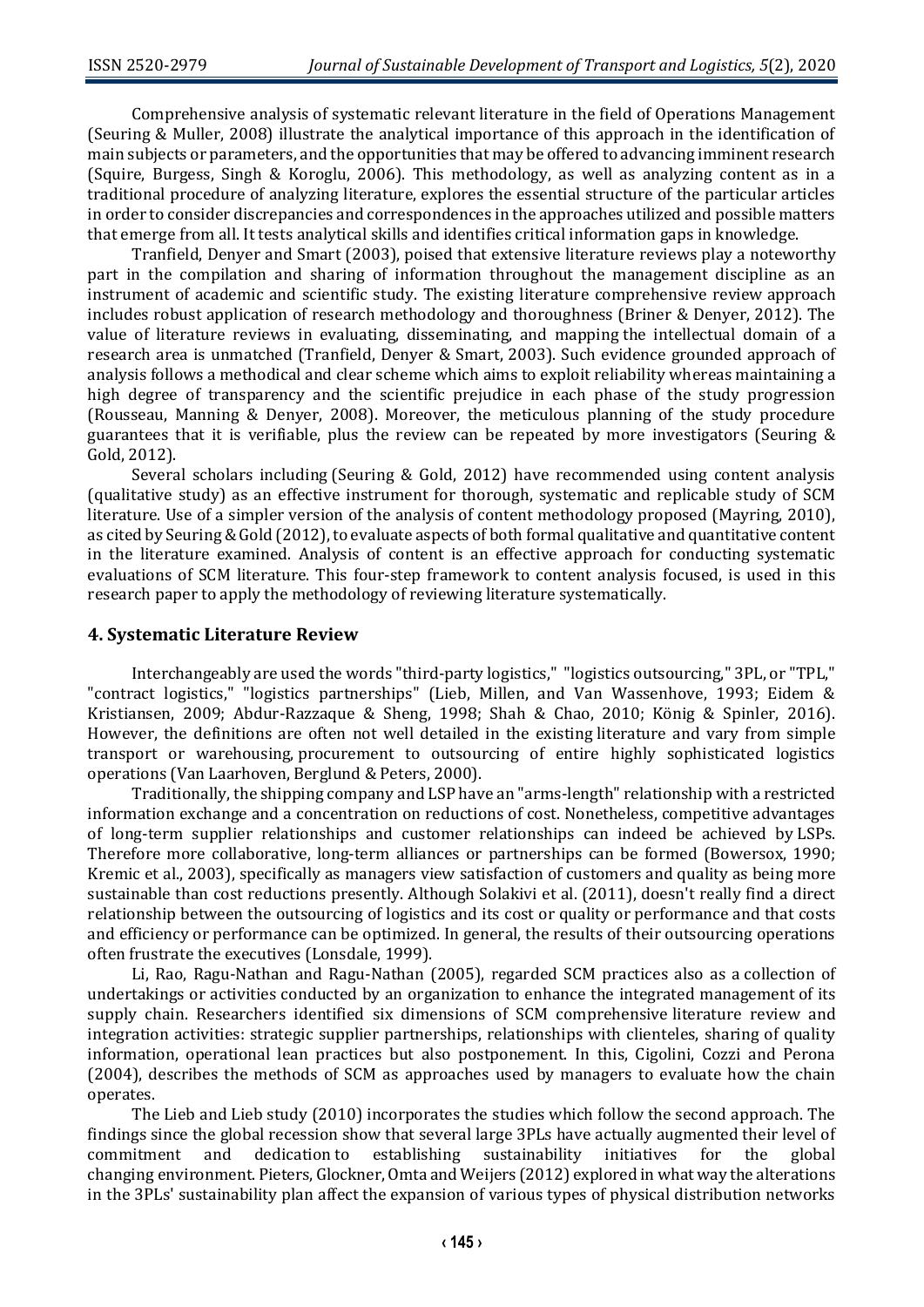on the Dutch market. The investigators surveyed 145 businesses in the Dutch logistics industry. The investigation's findings suggest that many of the strategies implemented were in-house based.

## **5. Findings**

Cigolini, Cozzi & Perona (2004), and Li, Rao, Ragu-Nathan and Ragu-Nathan (2005), discovered the impact of scholarly research to SCM practice was minimal, given the large stream of studies in this thematic area. They attributed this not just to the multidisciplinary approach of SCM but also to its adaptive features, which they thought created a methodological uncertainty in their interpretation. As these conditions may have contributed to a difference comparing the theory of SCM and its applicability in practice. The systematic feature of the investigation conducted could also have greatly contributed towards this.

Scholarly work of the specific SCMPs embraced by particular regions, nations and industries therefore requires an understanding of their distinctive features within particular contexts. Thus this helps close the difference between the theory of SCM and its application. Various SCM investigations have been done in specific sectors, including the automotive industry (Blos, Quaddus, Wee & Watanabe, 2009), pharmaceutical (Papalexi, Bamford & Dehe, 2016), toy (Wong, Arlbjørn & Johansen, 2005), apparel or textile (Abylaev, Pal & Torstensson, 2014), chemical (Foerstl, Reuter, Hartmann & Blome, 2010), telecommunications (Reyes, Raisinghani & Singh, 2002), food & beverages (Wambua, Mukulu & Waiganjo, 2017), aerospace (Sinha et al., 2004), electronics (Foerstl, Reuter, Hartmann & Blome, 2010).

Similarly, studies on different aspects of the SCM continues to concentrate on industrialized nations compared to their relations with emerging markets and economies as sources of supply, as well as on other emerging nations including Kyrgyz Republic (Abylaev, Pal & Torstensson, 2014), Taiwan (Chow et al., 2008), Brazil (Diniz & Fabbe-Costes, 2007), plus China (Zhu et al., 2007) among others. All together, these results reflect the efforts of the researchers to comprehend SCMPs across different contexts in industry and region.

Despite this, nevertheless, there is indeed a shortage of SCM researches regarding the practices which manufacturers need to implement in emerging nations to create existing supply chains a significantly competitive interface for growth. Jordan's political, economic, but also geographic attributes, including its present state of rapid growth in the manufacturing industry, and also its feasible entry to Northern Africa as well as the Middle East, end up making supply chains distinct from those previously studied in its manufacturing sector (Zhu, Zhang & Tsung, 2007; Abylaev, Pal & Torstensson, 2014).

#### **SCMP - Supply Chain Management Practices**

Grounded on a rapidly increasing volume of research effort on the association between performance of SCM, performance of logistics plus strategic management (Hult, Craighead & Ketchen, 2010), it could be concluded that senior management is supposed to participate actively in understanding the strategic importance of practices in SCM. The correlation concerning practices in SCM and corporate strategy, as well as the means to enhance logistics processes and activities, is consequently becoming a senior management concern. The support of senior management to counter short-term thinking on Wall Street is analogous to that. Investment decisions in SCM operations, including alliances and Information Technology services, are characteristically long-term; hence senior executives must expect stability from stakeholders and shareholders and watch over periodic pressures (Slone, Upala, Gonce & Tweney, 2007).

## **Supply Chain Management Practices and Performance of Third Party Logistics Providers**

As retailers dramatically reduced supply but also lead times, unparalleled efficiency levels emerged (Fernie, Bird, Dawson & Laguë, 2000). As noted by Smith and Sparks (2004), additional efficiencies as well as cost savings ensued when merchants used 3PL services. Similarly, the LSPs have advanced their competences in line with diverse product portfolio and service solutions targeted to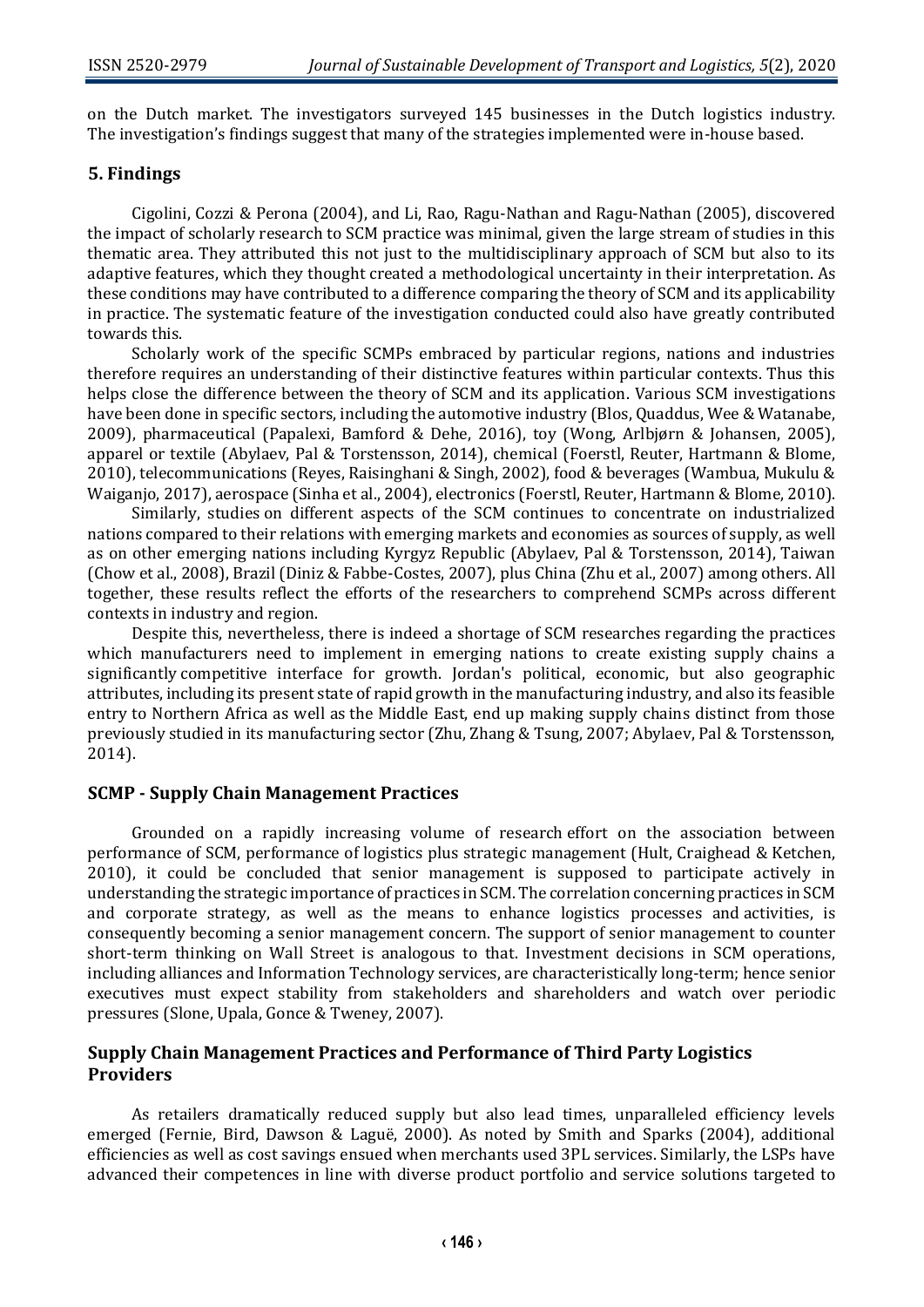different segments of the customer or business. As a result, large sections of supply chains are put (externally) outside their borders in an increasing number of businesses.

Firm performance is a compound term which shows the firm profitability. This relates in particular to how a certain firm is reaching its commercial, operational and marketplace goals (Li, Ragu-Nathan, Ragu-Nathan & Rao, 2006). The immediate SCM objectives are primarily to decrease inventory, maximize profitability plus decrease product, process and service cycle times. The long-standing SCM goals are to grow revenues, penetrate novel markets, quality improvement and proliferation of the marketplace share for SC systems (Tan, Handfield & Krause, 1998). To attain optimal market efficiency, activities, such as those of SCs, need to be matched or linked with financial measures (Fraser, 2006).

In this context Fraser (2006) poises that the advanced the mechanism for measuring and tracking financial and operational performance of the organization, the higher the finances & operations. Considering the impact SCMPs have on the financial performance of manufacturing companies is therefore of great importance. This is done in this study, via the MFP system. This domain is still used in indicators of performance, in line with previous studies that identify firms ' financial and market performance (Li, Ragu-Nathan, Ragu-Nathan & Rao, 2006).

The SCM must be applied (Marien, 2000), and the dedication and appreciation of senior executives is consequently an important beginning point for SCM (Fawcett, Ogden, Magnan & Cooper, 2006). SCMskilled CEOs should correspondingly have the ability to assess the efficiency of the supply chain accurately, revised as revealed by Slone et al. (2007). The logistics industry comprises railway companies, businesses in the road transport business, air freight firms, ports & shipping firms, intermodal transport service providers, plus 3PL firms. Their performance, efficiency and competitiveness is analytically reliant on the state of the infrastructure and connectivity of railways, roads, airports and sea ports.

Conversely, additional changes in performance of the supply chain and efficiency will include speedy sharing of order information to SC partners in the upstream and speeding up logistics operations including storing besides delivering products or goods across the SC network (Bhatnagar, Khanna & Gust, 1999). Contemporary studies on SCMP in India revealed that growing & developing the Indian economy but also SC globalization has always been a critical aspect for the industry in India to integrate SC policy with corporate strategy, rationalize supply chain integration procedures & practices but also form partnerships, collaborations or alliances to reduce inventory levels. Sahay and Mohan (2003), noted that Indian businesses are progressively implementing SC strategies to improve logistics operations to maximize sales revenues, raise returns and profits, minimize delivery lead-times plus reduce stocks or inventories.

Consequently, logistics operations will spring up in the future as a critical strategic frontier. Efficient logistics productivity entails a barter between the desire to decrease inventory plus lead-times throughout the entire supply chain whilst still achieving scale economies and improving customer service towards improved firm performance. Trunick (1989), established that adaptability of 3PL service providers helps them sustain this barter by spiraling fixed operating expenses into flexible expenses for firms utilizing their amenities. Utilizing 3PL firms has become much more common in this way.

Third party utilization of logistics services is a considered a tactical choice and the consequence it has on firm efficiency, competitiveness and performance requires to be measured. Skjott-Larsen (2000), noted that the goal of investing in relations (collaborative) with 3PLs is simply saving cost, nonetheless an amalgamation of enhanced value besides profitable operations. It is noteworthy that firms usually begin outsourcing some limited logistics services, move to operations which have the greatest influence on logistics productivity, then increase the scope of logistics services consumption together with anticipated and measureable effects on total firm performance and competitiveness.

#### **Suggested Research Agenda**

Although some current research has focused on 3PLs green sustainability in the Italian setting (Evangelista, Huge-Brodin, Isaksson & Sweeney, 2011). Colicchia, Dallari and Melacini (2010) recommended advanced research in this thematic area. Zhu and Sarkis, (2004) also recommended research to be done mainly about the correlation between SCMP application and firm performance will require more attention. Throughout contemporary ever-changing competitive landscape the logistics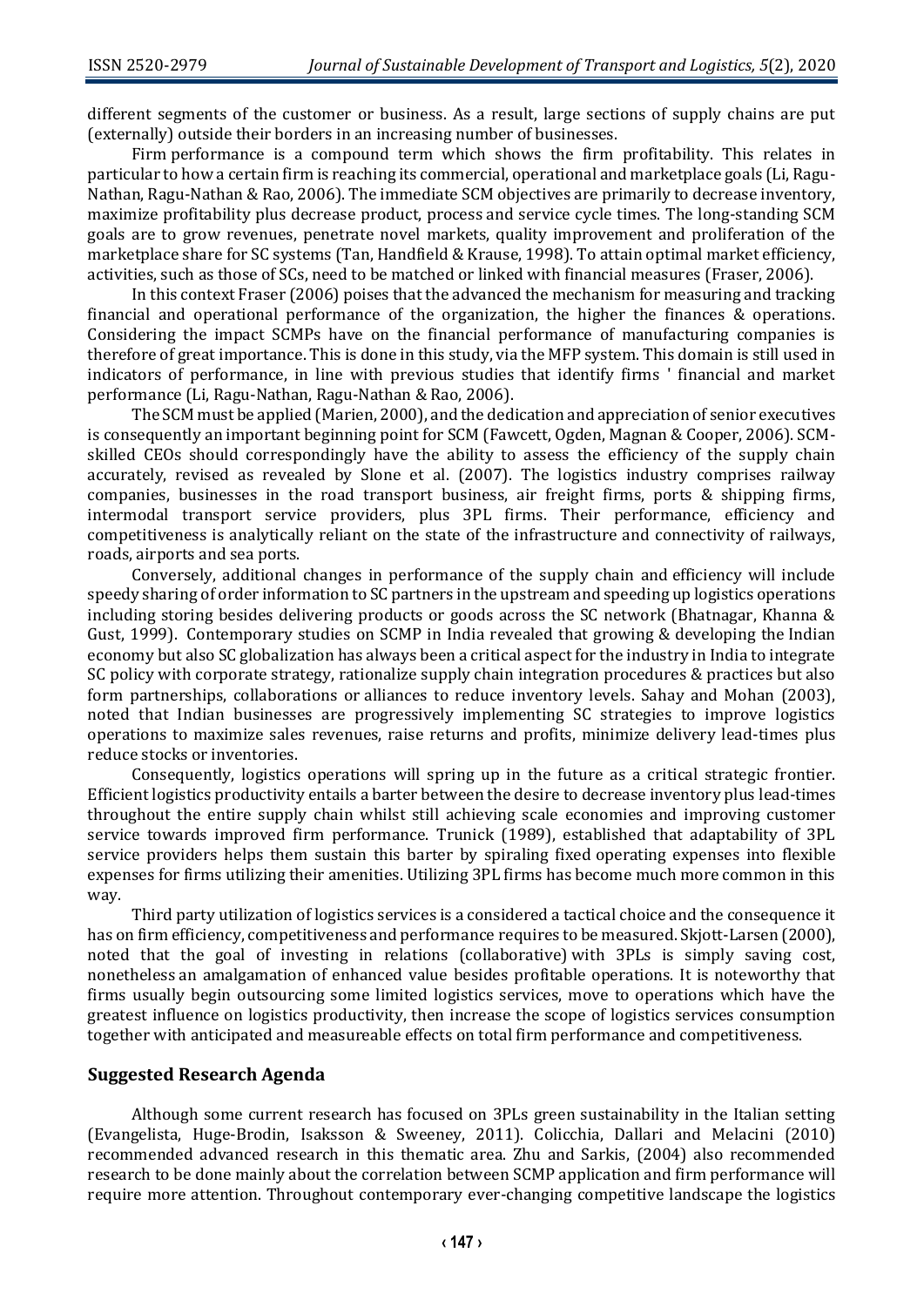operations are becoming highly multifaceted plus knowledge intensive. Understanding and information have turned out to be predominantly important for 3PLs to attain performance objectives.

## **6. Limitations and conclusion**

Existing research has limitations such as; one of the recent research objectives was to provide an unbiased analysis of the essence of SCM as a competitive tool for third party logistics companies' competitiveness and performance. Current literature reviews are usually undertaken to promote the timely implementation of studies, not so much because the writers are thorough in-depth study. Nonetheless, a comprehensive literature review on the management of supply chain activities or practices besides reliability of specifications of 3PLs need to be established using a literature review's impartial approach to an emerging trend to keep the work progressing forward. This could have properly delineated the SCMP of the researchers besides technical effectiveness strategy of 3PL provider which deterred a narrow study of other existing areas of interest.

#### **Citation information**

Mogaka, C. O., Njiru, K. K., & Arani, W. (2020). Supply chain management practices as a competitive tool for third party logistics providers performance. *Journal of Sustainable Development of Transport and Logistics, 5*(2), 143-152. doi[:10.14254/jsdtl.2020.5-2.13.](https://doi.org/10.14254/jsdtl.2020.5-2.13)

#### **References**

- Abdur Razzaque, M., & Chen Sheng, C. (1998). Outsourcing of logistics functions: a literature survey. *International Journal of Physical Distribution & Logistics Management*, *28*(2), 89-107.
- Abylaev, M., Pal, R., & Torstensson, H. (2014). Resilience challenges for textile enterprises in a transitional economy and regional trade perspective: a study of Kyrgyz conditions. *International Journal of Supply Chain and Operations Resilience*, *1*(1), 54-75.
- Bhatnagar, S. K., Khanna, P. K., & Gust, W. (1999). Analysis of packaging and sealing techniques for microelectronic modules and recent advances. *Microelectronics international*, *16*(2), 8-12.
- Birasnav, M. (2013). Implementation of supply chain management practices: The role of transformational leadership. *Global Business Review*, *14*(2), 329-342.
- Blos, M. F., Quaddus, M., Wee, H. M., & Watanabe, K. (2009). Supply chain risk management (SCRM): a case study on the automotive and electronic industries in Brazil. *Supply Chain Management: An International Journal*, *14*(4), 247-252.
- Briner, R. B., & Denyer, D. (2012). Systematic review and evidence synthesis as a practice and scholarship tool. *Handbook of evidence-based management: Companies, classrooms and research*, 112-129.
- Chen, I. J., & Paulraj, A. (2004). Towards a theory of supply chain management: the constructs and measurements. *Journal of operations management*, *22*(2), 119-150.
- Cigolini, R., Cozzi, M., & Perona, M. (2004). A new framework for supply chain management: conceptual model and empirical test. *International Journal of Operations & Production Management*, *24*(1), 7- 41.
- Colicchia, C., Dallari, F., & Melacini, M. (2010). Increasing supply chain resilience in a global sourcing context. *Production planning & control*, *21*(7), 680-694.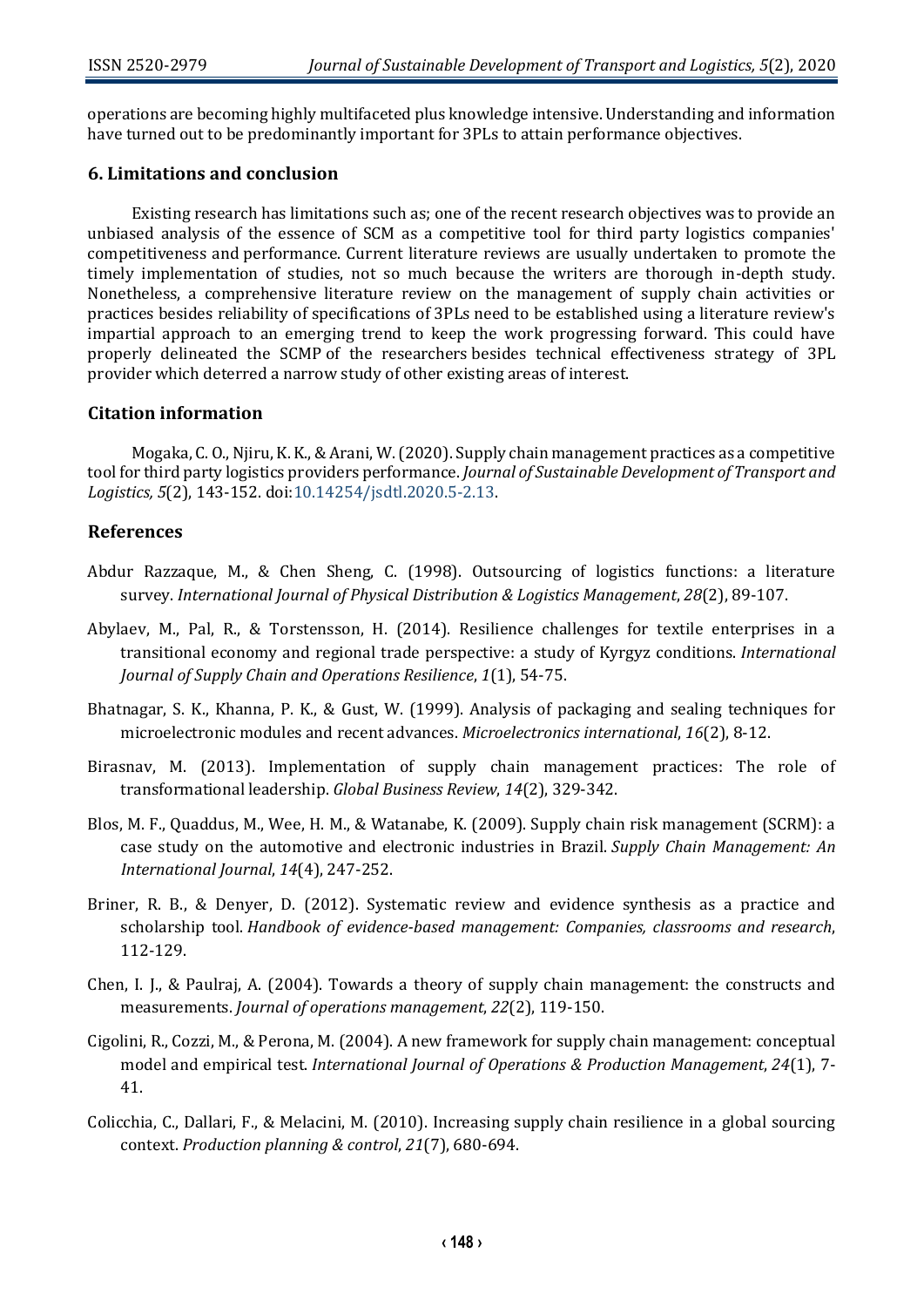- Diniz, J. D., & Fabbe-Costes, N. (2007). Supply chain management and supply chain orientation: key factors for sustainable development projects in developing countries?. *International Journal of Logistics Research and Applications*, *10*(3), 235-250.
- Eidem, L. L., & Kristiansen, I. (2009). *Vertical electronic coordination versus vertical electronic integration: a 3PL client perspective* (Master's thesis, Høgskolen i Molde).
- El Baz, J., & Laguir, I. (2017). Third-party logistics providers (TPLs) and environmental sustainability practices in developing countries. *International Journal of Operations & Production Management*.
- Ellinger, C., Stierle, A., Robinson, I. K., Nefedov, A., & Dosch, H. (2008). Atmospheric pressure oxidation of Pt (111). *Journal of Physics: Condensed Matter*, *20*(18), 184013.
- Elmaghraby, W. J. (2000). Supply contract competition and sourcing policies. *Manufacturing & Service Operations Management*, *2*(4), 350-371.
- Evangelista, P., Huge-Brodin, M., Isaksson, K., & Sweeney, E. (2011, January). The impact of 3PL's green initiatives on the purchasing of transport and logistics services: an exploratory study. In *Proceedings of the 20th Annual IPSERA Conference Vision* (Vol. 20).
- Fawcett, S. E., Ogden, J. A., Magnan, G. M., & Cooper, M. B. (2006). Organizational commitment and governance for supply chain success. *International Journal of Physical Distribution & Logistics Management*.
- Fernie, K. J., Bird, D. M., Dawson, R. D., & Laguë, P. C. (2000). Effects of electromagnetic fields on the reproductive success of American kestrels. *Physiological and Biochemical Zoology*, *73*(1), 60-65.
- Foerstl, K., Reuter, C., Hartmann, E., & Blome, C. (2010). Managing supplier sustainability risks in a dynamically changing environment—Sustainable supplier management in the chemical industry. *Journal of Purchasing and Supply Management*, *16*(2), 118-130.
- Gawankar, S. A., Kamble, S., & Raut, R. (2017). An investigation of the relationship between supply chain management practices (SCMP) on supply chain performance measurement (SCPM) of Indian retail chain using SEM. *Benchmarking: An International Journal*, *24*(1), 257-295.
- Gawankar, S., Kamble, S. S., & Verma, R. (2013). Development, measurement and validation of supply chain management practices scale in Indian retail sector. *International Journal of Procurement Management*, *6*(5), 495-522.
- Gunasekaran, A., & Kobu, B. (2007). Performance measures and metrics in logistics and supply chain management: a review of recent literature (1995–2004) for research and applications. *International journal of production research*, *45*(12), 2819-2840.
- Hult, G. T. M., Craighead, C. W., & Ketchen, Jr, D. J. (2010). Risk uncertainty and supply chain decisions: a real options perspective. *Decision Sciences*, *41*(3), 435-458.
- Hult, G. T. M., Ketchen, D. J., & Arrfelt, M. (2007). Strategic supply chain management: Improving performance through a culture of competitiveness and knowledge development. *Strategic management journal*, *28*(10), 1035-1052.
- Ibrahim, S. B., & Hamid, A. A. (2014). Supply chain management practices and supply chain performance effectiveness. *International Journal of Science and Research*, *3*(8), 187-195.
- König, A., & Spinler, S. (2016). The effect of logistics outsourcing on the supply chain vulnerability of shippers. *The International Journal of Logistics Management*.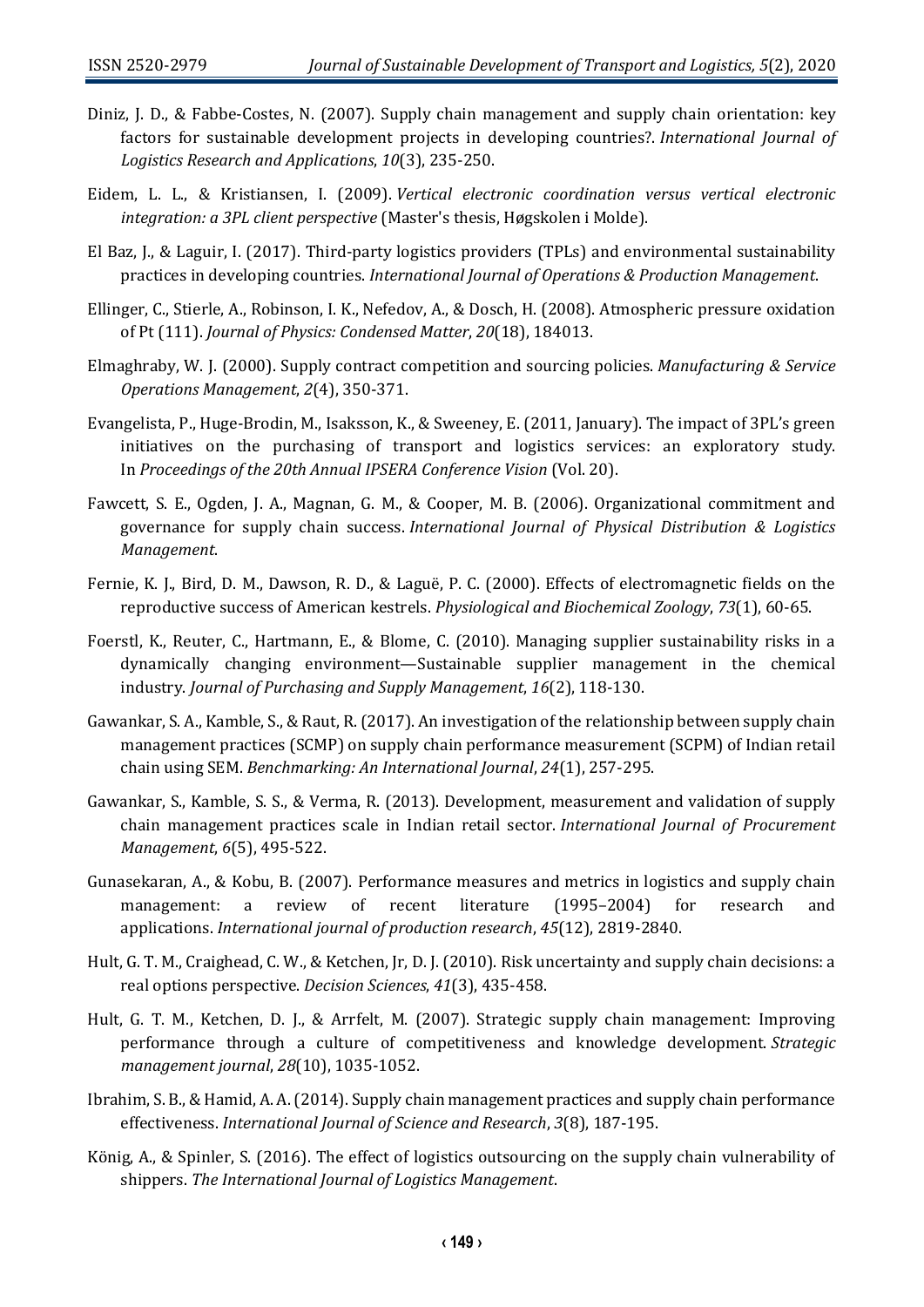- Kremic, T. (2003). Technology transfer: a contextual approach. *The Journal of Technology Transfer*, *28*(2), 149-158.
- Li, S., Ragu-Nathan, B., Ragu-Nathan, T. S., & Rao, S. S. (2006). The impact of supply chain management practices on competitive advantage and organizational performance. *Omega*, *34*(2), 107-124.
- Li, S., Rao, S. S., Ragu-Nathan, T. S., & Ragu-Nathan, B. (2005). Development and validation of a measurement instrument for studying supply chain management practices. *Journal of operations management*, *23*(6), 618-641.
- Lieb, K. J., & Lieb, R. C. (2010). Environmental sustainability in the third-party logistics (3PL) industry. *International Journal of Physical Distribution & Logistics Management*, *40*(7), 524-533.
- Lieb, R. C., Millen, R. A., & Van Wassenhove, L. N. (1993). Third party logistics services: a comparison of experienced American and European manufacturers. *International Journal of Physical Distribution & Logistics Management*, *23*(6), 35-44.
- Lonsdale, W. M. (1999). Global patterns of plant invasions and the concept of invasibility. *Ecology*, *80*(5), 1522-1536.
- Mayring, P. (2010). Qualitative inhaltsanalyse. In *Handbuch qualitative Forschung in der Psychologie* (pp. 601-613). VS Verlag für Sozialwissenschaften.
- Mothilal, S., Gunasekaran, A., Nachiappan, S. P., & Jayaram, J. (2012). Key success factors and their performance implications in the Indian third-party logistics (3PL) industry. *International Journal of Production Research*, *50*(9), 2407-2422.
- Oliva, R., & Watson, N. (2009). Managing functional biases in organizational forecasts: A case study of consensus forecasting in supply chain planning. *Production and Operations Management*, *18*(2), 138-151.
- Papalexi, M., Bamford, D., & Dehe, B. (2016). A case study of kanban implementation within the pharmaceutical supply chain. *International Journal of Logistics Research and Applications*, *19*(4), 239-255.
- Payaro, A., & Papa, A. R. (2017). Logistics Outsourcing: Why Do Not Some Italian SMEs Adopt the Externalization?. *Asian Business Research*, *2*(2), 46.
- Petrovic-Lazarevic, S., Sohal, A., & Baihaqi, I. (2007). *Supply chain management practices and supply chain performance in the Australian manufacturing industry*. Monash University Faculty of Business and Economics.
- Pieters, R., Glockner, H.H., Omta, O. and Weijers, S. (2012), "Dutch logistics service providers and sustainable physical distribution: searching for focus", *International Food and Agribusiness Management Review*, 15, Special issue B, 107-126
- Rai, A., Patnayakuni, R., & Seth, N. (2006). Firm performance impacts of digitally enabled supply chain integration capabilities. *MIS quarterly*, 225-246.
- Rexhausen, D., Pibernik, R., & Kaiser, G. (2012). Customer-facing supply chain practices—The impact of demand and distribution management on supply chain success. *Journal of Operations Management*, *30*(4), 269-281.
- Reyes, P., Raisinghani, M. S., & Singh, M. (2002). Global supply chain management in the telecommunications industry: the role of information technology in integration of supply chain entities. *Journal of Global Information Technology Management*, *5*(2), 48-67.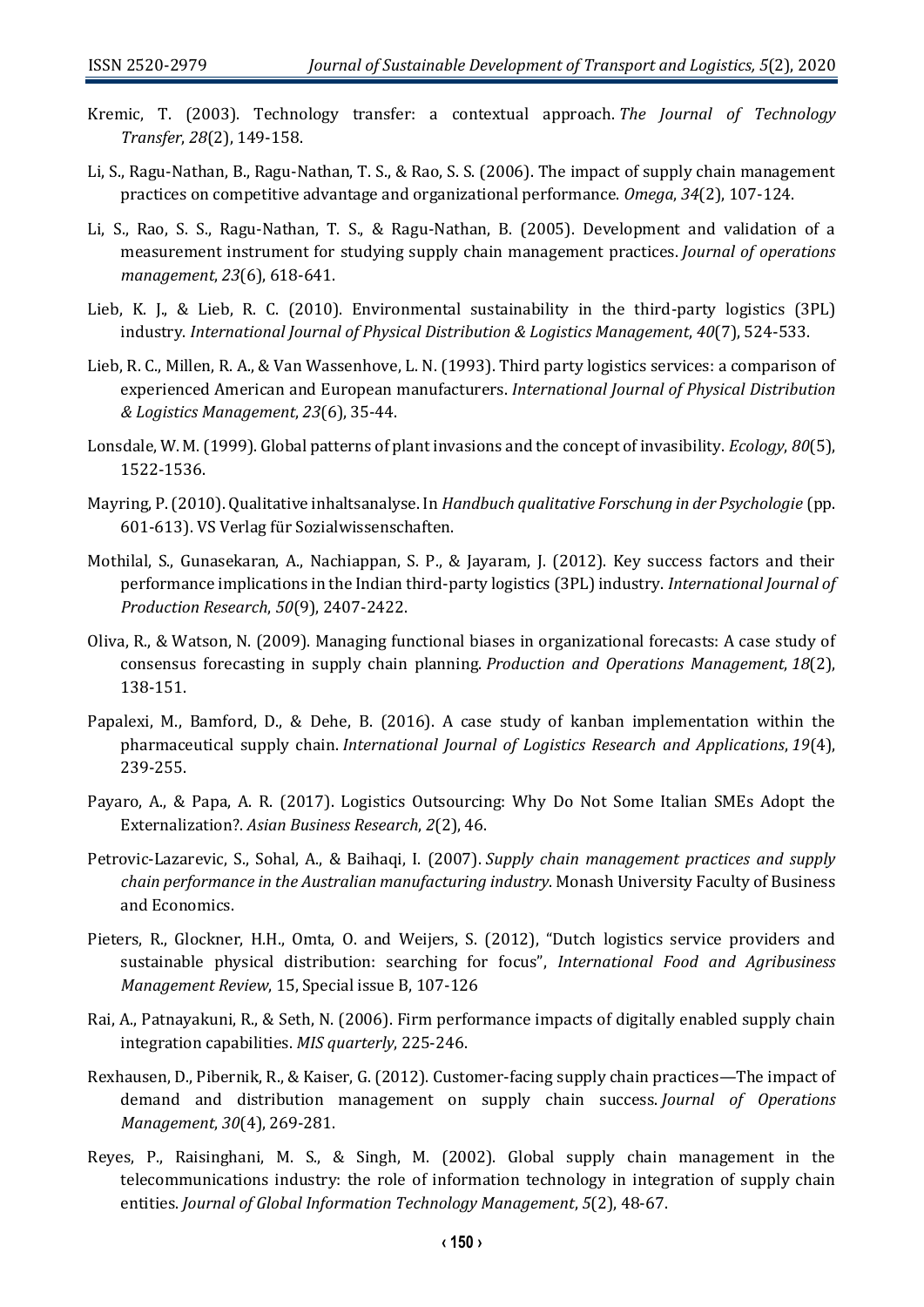- Rousseau, D. M., Manning, J., & Denyer, D. (2008). 11 Evidence in management and organizational science: assembling the field's full weight of scientific knowledge through syntheses. *Academy of Management Annals*, *2*(1), 475-515.
- Rousseau, R., & Jin, B. (2008). The age‐dependent h‐type AR2‐index: Basic properties and a case study. *Journal of the American Society for Information Science and Technology*, *59*(14), 2305-2311.
- Saad, S. M., Baykasoglu, A., & Gindy, N. N. Z. (2002). An integrated framework for reconfiguration of cellular manufacturing systems using virtual cells. *Production Planning & Control*, *13*(4), 381-393.
- Sahay, B. S., & Mohan, R. (2003). Supply chain management practices in Indian industry. *International Journal of Physical Distribution & Logistics Management*, *33*(7), 582-606.
- Seuring, S., & Gold, S. (2012). Conducting content-analysis based literature reviews in supply chain management. *Supply Chain Management: An International Journal*, *17*(5), 544-555.
- Seuring, S., & Müller, M. (2008). From a literature review to a conceptual framework for sustainable supply chain management. *Journal of cleaner production*, *16*(15), 1699-1710.
- Shah, M. A., & Chao, H. (2010). "Logistic Outsourcing Process in SMEs"-Case Studies of Four Taiwanese SMEs.
- Sinha, P. M., Valco, G., Sharma, S., Liu, X., & Ferrari, M. (2004). Nanoengineered device for drug delivery application. *Nanotechnology*, *15*(10), S585.
- Slone, D. J., Upala, M. A., Gonce, L. O., & Tweney, R. D. (2007). Contextualizing counterintuitiveness: How context affects comprehension and memorability of counterintuitive concepts. *Cognitive Science*, *31*(3), 415-439.
- Squire, B., Burgess, K., Singh, P. J., & Koroglu, R. (2006). Supply chain management: a structured literature review and implications for future research. *International journal of operations & production Management*.
- Sukati, I., Hamid, A. B., Baharun, R., & Yusoff, R. M. (2012). The study of supply chain management strategy and practices on supply chain performance. *Procedia-Social and Behavioral Sciences*, *40*, 225-233.
- Sundram, V. P. K., Ibrahim, A. R., & Govindaraju, V. G. R. (2011). Supply chain management practices in the electronics industry in Malaysia: Consequences for supply chain performance. *Benchmarking: An International Journal*, *18*(6), 834-855.
- Talluri, S., & Narasimhan, R. (2004). A methodology for strategic sourcing. *European journal of operational research*, *154*(1), 236-250.
- Tan, K., Handfield, R. B., & Krause, D. R. (1998). Enhancing the firm's performance through quality and supply base management: an empirical study. *International Journal of production research*, *36*(10), 2813-2837.
- Tranfield, D., Denyer, D., & Smart, P. (2003). Towards a methodology for developing evidence‐informed management knowledge by means of systematic review. *British journal of management*, *14*(3), 207- 222.
- Van der Vaart, T., & van Donk, D. P. (2008). A critical review of survey-based research in supply chain integration. *International journal of production economics*, *111*(1), 42-55.